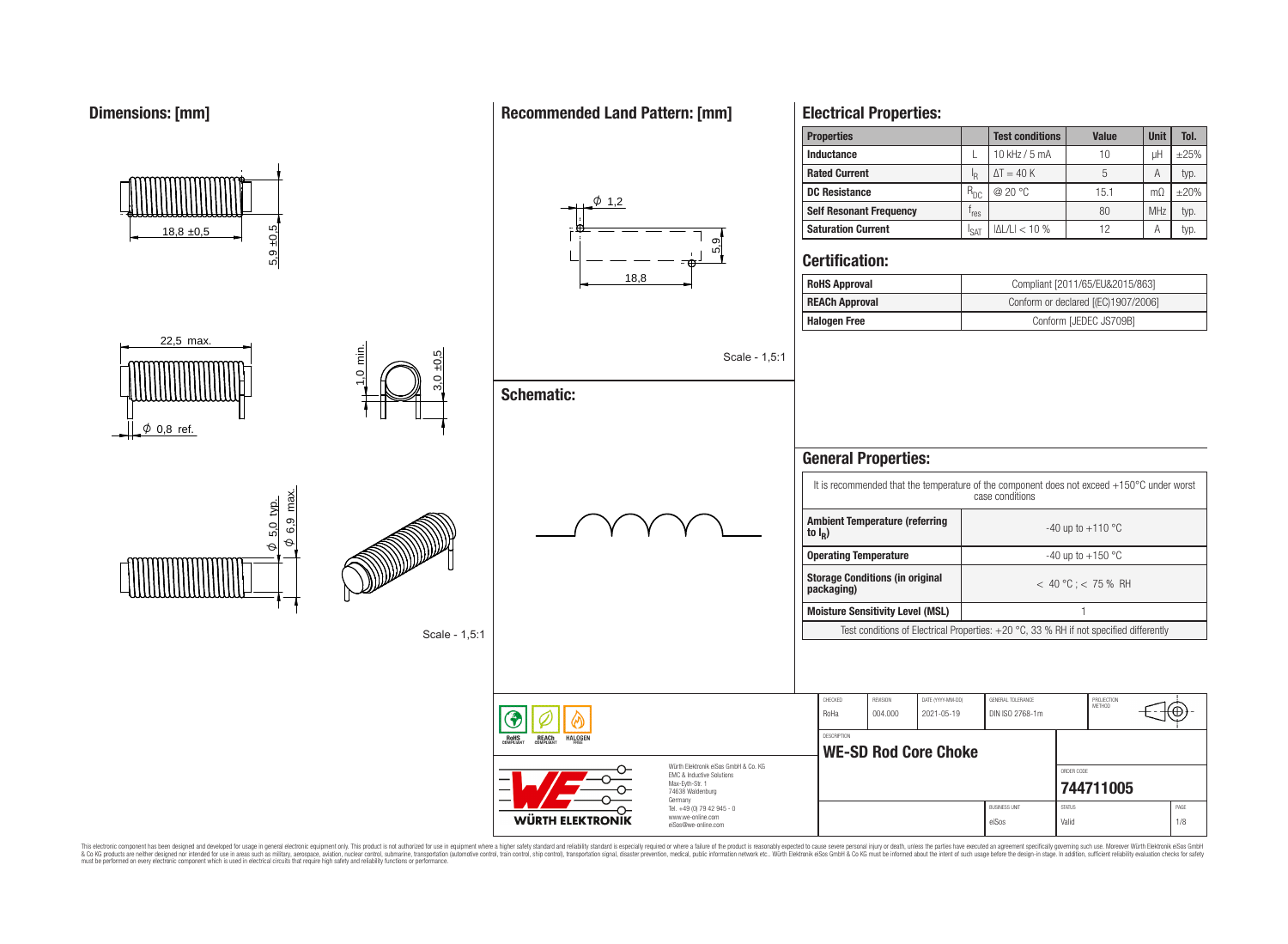# **Typical Impedance Characteristics:**



This electronic component has been designed and developed for usage in general electronic equipment only. This product is not authorized for use in equipment where a higher safely standard and reliability standard si espec & Ook product a label and the membed of the seasuch as marked and as which such a membed and the such assume that income in the seasuch and the simulation and the such assume that include to the such a membed and the such

**Typical Inductance vs. Current Characteristics:**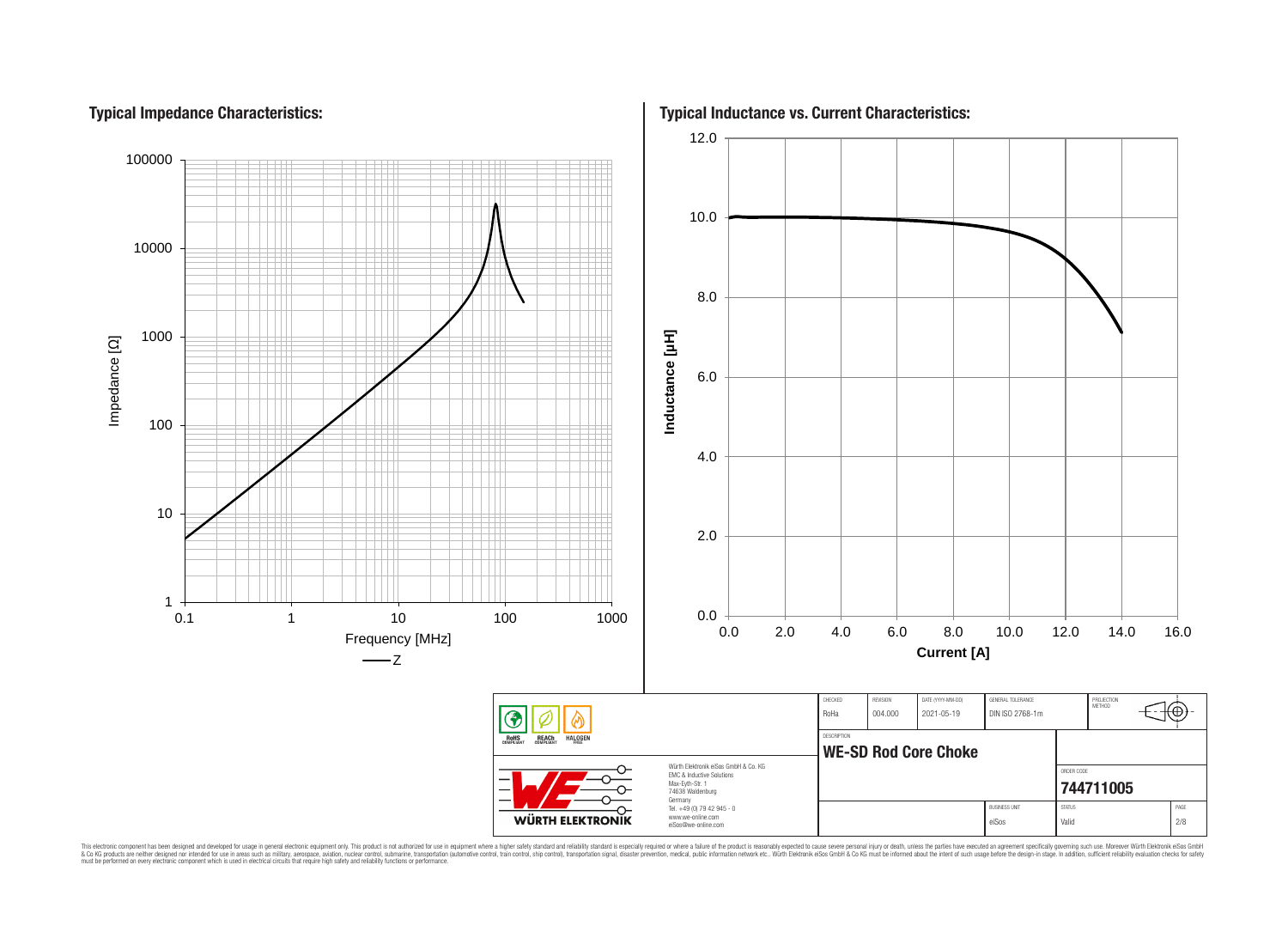



**Ambient Temperature [°C]**



This electronic component has been designed and developed for usage in general electronic equipment only. This product is not authorized for subserved requipment where a higher selection equipment where a higher selection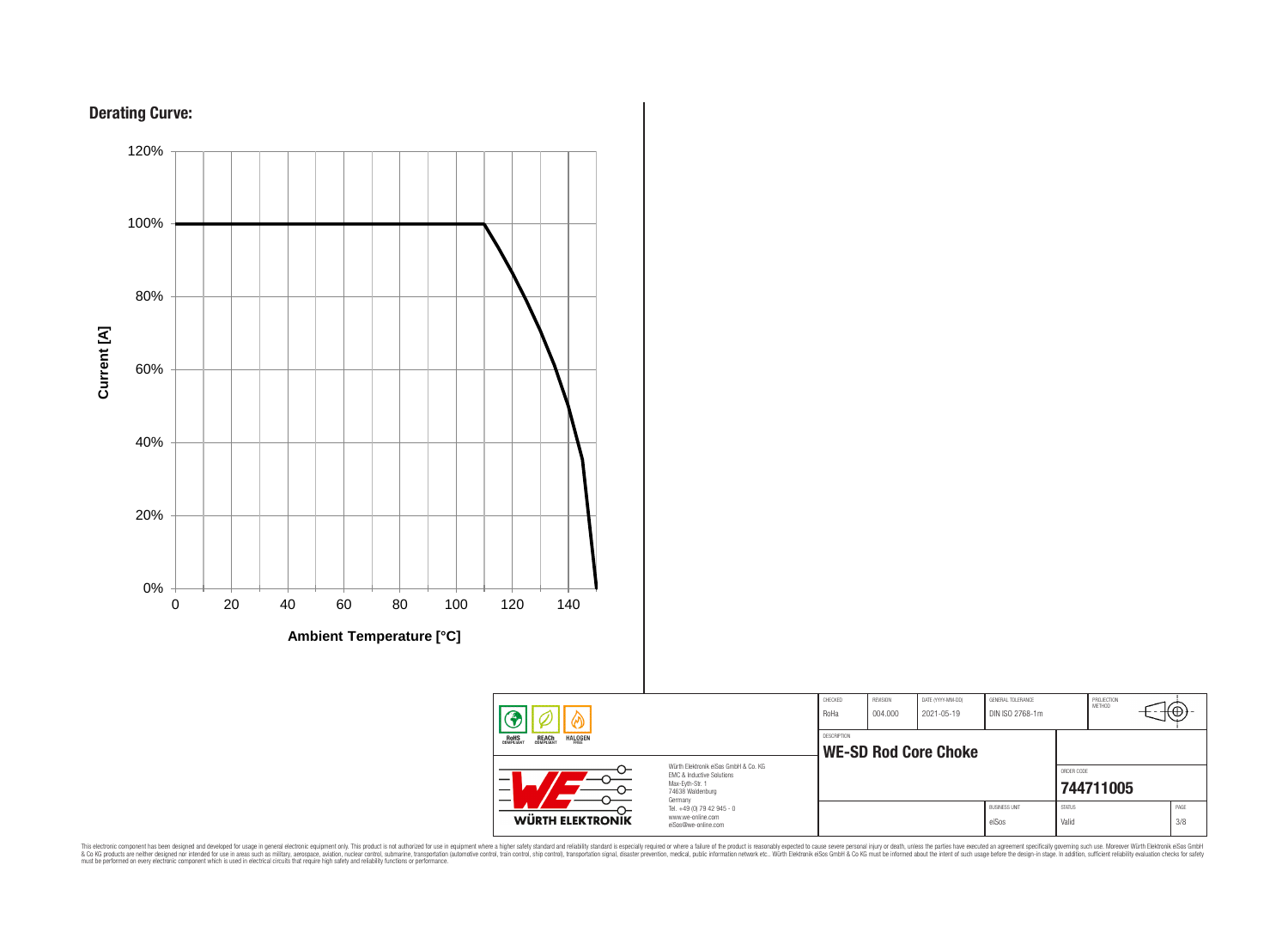

This electronic component has been designed and developed for usage in general electronic equipment only. This product is not authorized for subserved requipment where a higher selection equipment where a higher selection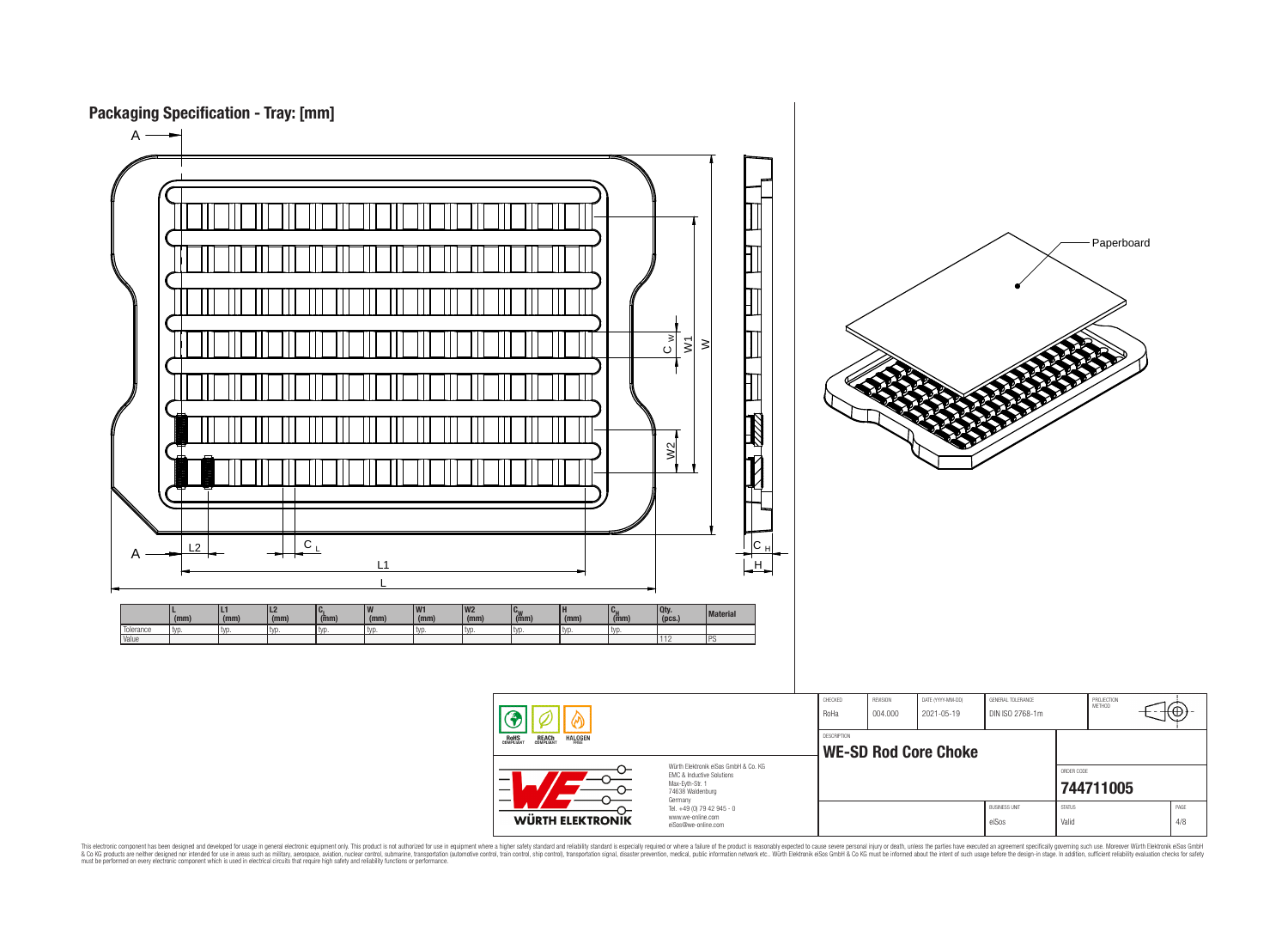

This electronic component has been designed and developed for usage in general electronic equipment only. This product is not authorized for subserved requipment where a higher selection equipment where a higher selection

⊕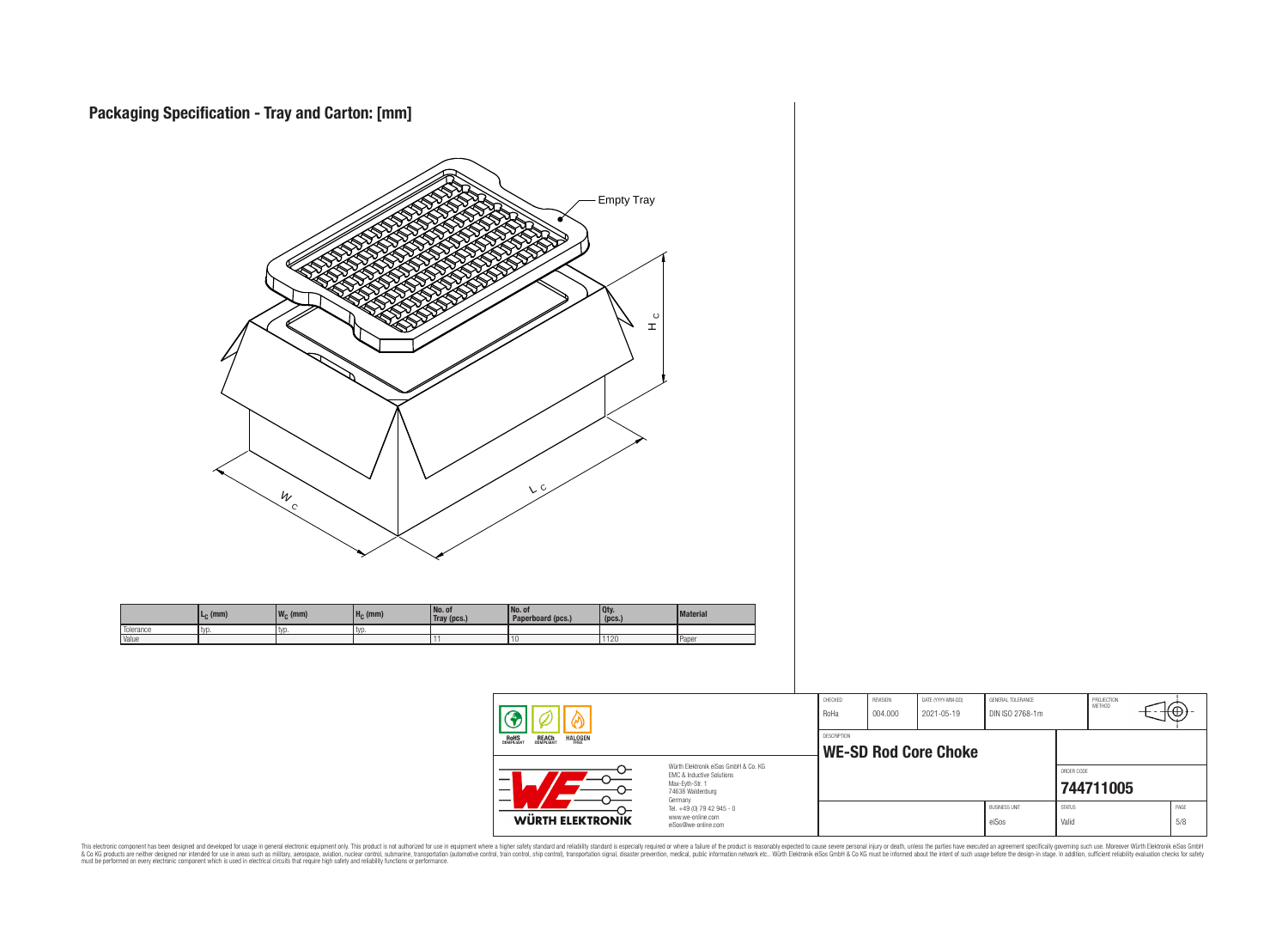### **Classification Wave Soldering Profile:**



----- min temperature procedure ----- max temperature procedure

# **Classification Wave Soldering Profile:**

| <b>Profile Feature</b>                                               |                               | <b>Pb-Free Assembly</b>                     | <b>Sn-Pb Assembly</b>                       |  |  |  |
|----------------------------------------------------------------------|-------------------------------|---------------------------------------------|---------------------------------------------|--|--|--|
| <b>Preheat Temperature Min</b>                                       | $\mathsf{I}_{\mathsf{S}}$ min | 100 °C                                      | 100 °C                                      |  |  |  |
| <b>Preheat Temperature Typical</b><br>s typical                      |                               | 120 °C                                      | 120 °C                                      |  |  |  |
| <b>Preheat Temperature Max</b>                                       | s max                         | 130 °C                                      | 130 °C                                      |  |  |  |
| Preheat Time $t_s$ from $T_s$ <sub>min</sub> to $T_s$ <sub>max</sub> | $t_{\rm s}$                   | 70 seconds                                  | 70 seconds                                  |  |  |  |
| Ramp-up Rate                                                         | $\Delta T$                    | 150 $\degree$ C max.                        | 150 $\degree$ C max.                        |  |  |  |
| <b>Peak Temperature</b>                                              | $T_{\mathsf{D}}$              | $250 °C - 260 °C$                           | $235 °C - 260 °C$                           |  |  |  |
| Time of actual peak temperature                                      | $t_{p}$                       | max. 10 seconds<br>max. 5 seconds each wave | max. 10 seconds<br>max. 5 seconds each wave |  |  |  |
| Ramp-down Rate, Min                                                  |                               | $\sim$ 2 K/ second                          | $\sim$ 2 K/ second                          |  |  |  |
| Ramp-down Rate, Typical                                              |                               | $\sim$ 3.5 K/ second                        | $\sim$ 3.5 K/ second                        |  |  |  |
| Ramp-down Rate, Max                                                  |                               | $\sim$ 5 K/ second                          | $\sim$ 5 K/ second                          |  |  |  |
| Time 25 $^{\circ}$ C to 25 $^{\circ}$ C                              |                               | 4 minutes                                   | 4 minutes                                   |  |  |  |

refer to EN61760-1:2006



This electronic component has been designed and developed for usage in general electronic equipment only. This product is not authorized for subserved requipment where a higher selection equipment where a higher selection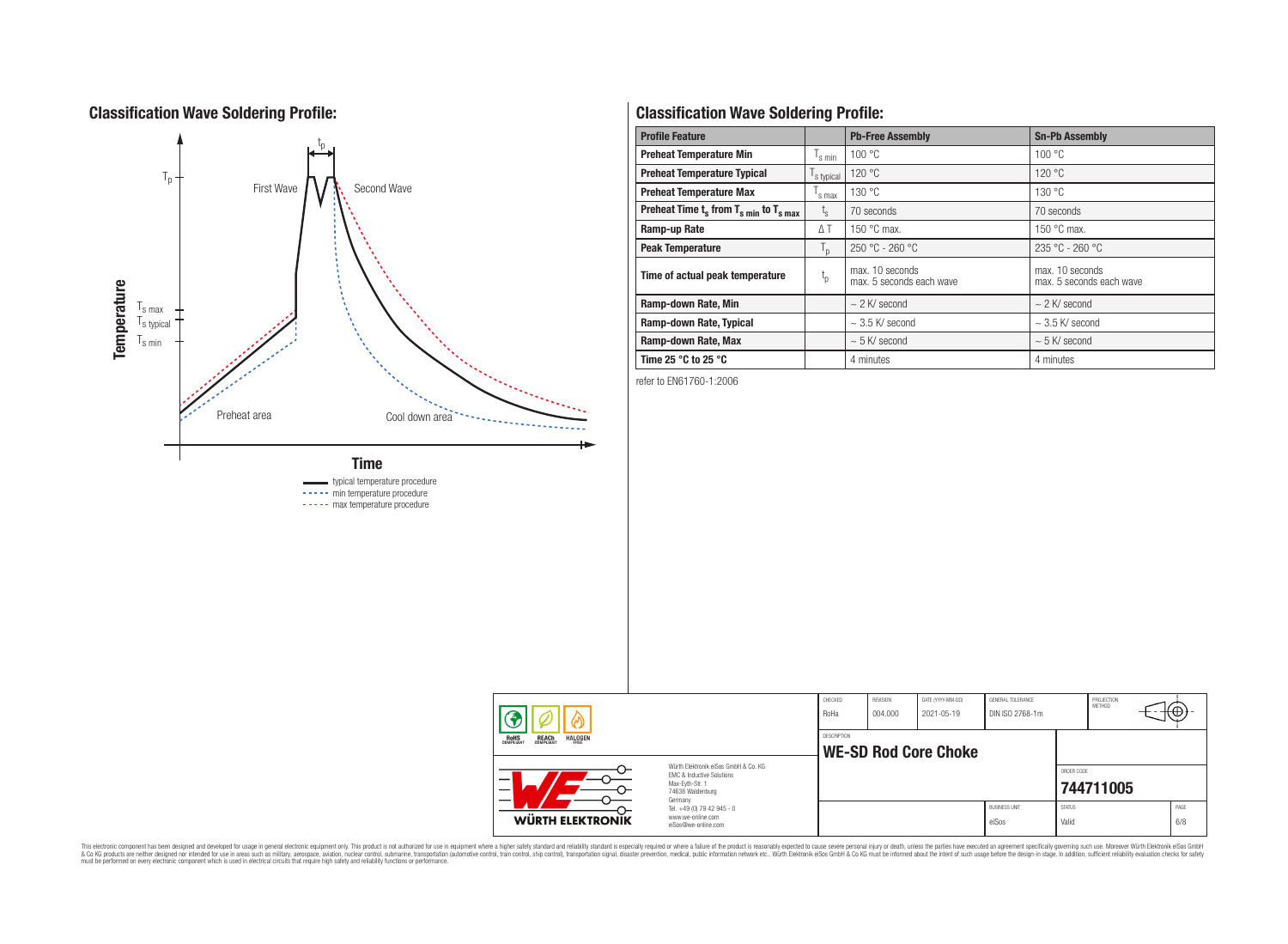# **Cautions and Warnings:**

### **The following conditions apply to all goods within the product series of WE-SD ofWürth Elektronik eiSos GmbH & Co. KG:**

#### **General:**

- This electronic component is designed and manufactured for use in general electronic equipment.
- Würth Elektronik must be asked for written approval (following the PPAP procedure) before incorporating the components into any equipment in fields such as military, aerospace, aviation, nuclear control, submarine, transportation (automotive control, train control, ship control), transportation signal, disaster prevention, medical, public information network, etc. where higher safety and reliability are especially required and/or if there is the possibility of direct damage or human injury.
- Electronic components that will be used in safety-critical or high-reliability applications, should be pre-evaluated by the customer.
- The component is designed and manufactured to be used within the datasheet specified values. If the usage and operation conditions specified in the datasheet are not met, the wire insulation may be damaged or dissolved.
- Do not drop or impact the components,the component may be damaged
- Würth Elektronik products are qualified according to international standards, which are listed in each product reliability report. Würth Elektronik does not warrant any customer qualified product characteristics beyond Würth Elektronik's specifications, for its validity and sustainability over time.
- The responsibility for the applicability of the customer specific products and use in a particular customer design is always within the authority of the customer. All technical specifications for standard products also apply to customer specific products.

### **Product specific:**

#### **Soldering:**

- The solder profile must comply with the technical product specifications. All other profiles will void the warranty.
- All other soldering methods are at the customers' own risk.

#### **Cleaning and Washing:**

• Washing agents used during the production to clean the customer application might damage or change the characteristics of the wire insulation, marking or plating. Washing agents may have a negative effect on the long-term functionality of the product.

#### **Potting:**

• If the product is potted in the customer application, the potting material might shrink or expand during and after hardening. Shrinking could lead to an incomplete seal, allowing contaminants into the core. Expansion could damage the components. We recommend a manual inspection after potting to avoid these effects.

#### **Storage Conditions:**

- A storage of Würth Elektronik products for longer than 12 months is not recommended. Within other effects, the terminals may suffer degradation, resulting in bad solderability. Therefore, all products shall be used within the period of 12 months based on the day of shipment.
- Do not expose the components to direct sunlight.<br>• The storage conditions in the original packaging
- The storage conditions in the original packaging are defined according to DIN EN 61760-2.
- The storage conditions stated in the original packaging apply to the storage time and not to the transportation time of the components.

#### **Packaging:**

• The packaging specifications apply only to purchase orders comprising whole packaging units. If the ordered quantity exceeds or is lower than the specified packaging unit, packaging in accordance with the packaging specifications cannot be ensured.

#### **Handling:**

- Violation of the technical product specifications such as exceeding the nominal rated current will void the warranty.
- Applying currents with audio-frequency signals may result in audible noise due to the magnetostrictive material properties.
- Due to heavy weight of the components, strong forces and high accelerations may have the effect to damage the electrical connection or to harm the circuit board and will void the warranty.
- Please be aware that products provided in bulk packaging may get bent and might lead to derivations from the mechanical manufacturing tolerances mentioned in our datasheet, which is not considered to be a material defect.
- The temperature rise of the component must be taken into consideration. The operating temperature is comprised of ambient temperature and temperature rise of the component.The operating temperature of the component shall not exceed the maximum temperature specified.

These cautions and warnings comply with the state of the scientific and technical knowledge and are believed to be accurate and reliable. However, no responsibility is assumed for inaccuracies or incompleteness.

| <b>ROHS</b><br>COMPLIANT<br><b>REACH</b><br>COMPLIANT<br><b>HALOGEN</b><br>FRFF<br>Würth Elektronik eiSos GmbH & Co. KG<br>EMC & Inductive Solutions<br>– |                                                                                                                          | DESCRIPTION | <b>WE-SD Rod Core Choke</b> |  |                               |                        | ORDER CODE |             |  |
|-----------------------------------------------------------------------------------------------------------------------------------------------------------|--------------------------------------------------------------------------------------------------------------------------|-------------|-----------------------------|--|-------------------------------|------------------------|------------|-------------|--|
| WÜRTH ELEKTRONIK                                                                                                                                          | Max-Eyth-Str. 1<br>74638 Waldenburg<br>Germany<br>Tel. +49 (0) 79 42 945 - 0<br>www.we-online.com<br>eiSos@we-online.com |             |                             |  | <b>BUSINESS UNIT</b><br>eiSos | <b>STATUS</b><br>Valid | 744711005  | PAGE<br>7/8 |  |

This electronic component has been designed and developed for usage in general electronic equipment only. This product is not authorized for use in equipment where a higher safety standard and reliability standard si espec & Ook product a label and the membed of the seasuch as marked and as which such a membed and the such assume that income in the seasuch and the simulation and the such assume that include to the such a membed and the such